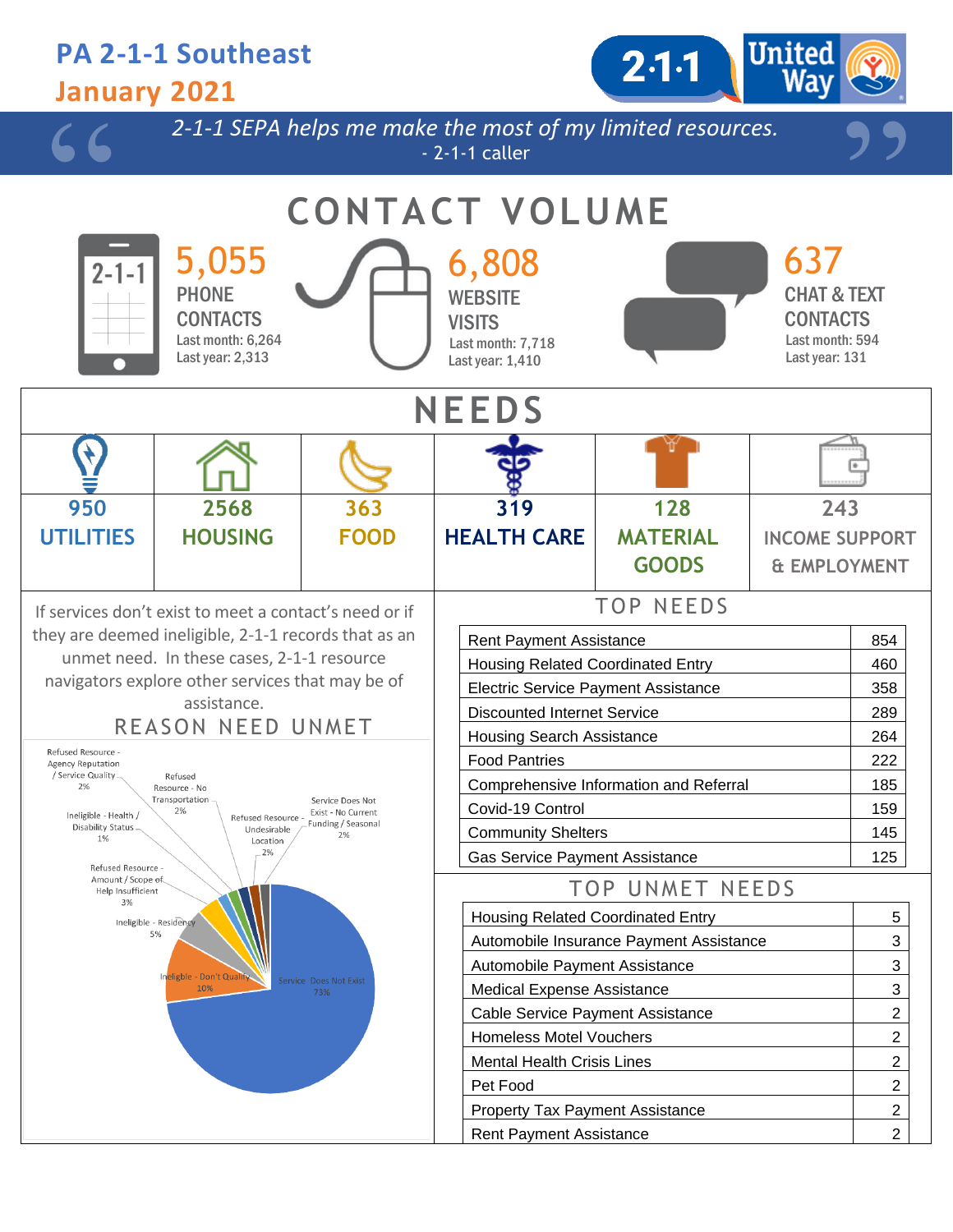## **PA 2-1-1 Southeast: January 2021 CONTACTS BY COUNTY**





| <b>TOP REFERRALS</b>                                                                       |     |
|--------------------------------------------------------------------------------------------|-----|
| Saint Vincent DePaul Society - Rent and Utility Assistance                                 | 667 |
| Office of Supportive Housing - Emergency Assistance and Response Unit (EARU)               | 291 |
| PA Housing Search Website                                                                  | 275 |
| PHLconnectED                                                                               | 260 |
| Montgomery County Community Action Development Commission (CADCOM) - Emergency Assistance  | 205 |
| <b>Chester County Coordinated Entry Line</b>                                               | 149 |
| Your Way Home - Coordinated Shelter Entry and Additional Services - Montgomery; Norristown | 144 |
| <b>PHLConnectED - Directions to Redeem Enrollment Codes</b>                                | 139 |
| Emergency Shelter Allowance (ESA) - Montgomery                                             | 122 |
|                                                                                            |     |